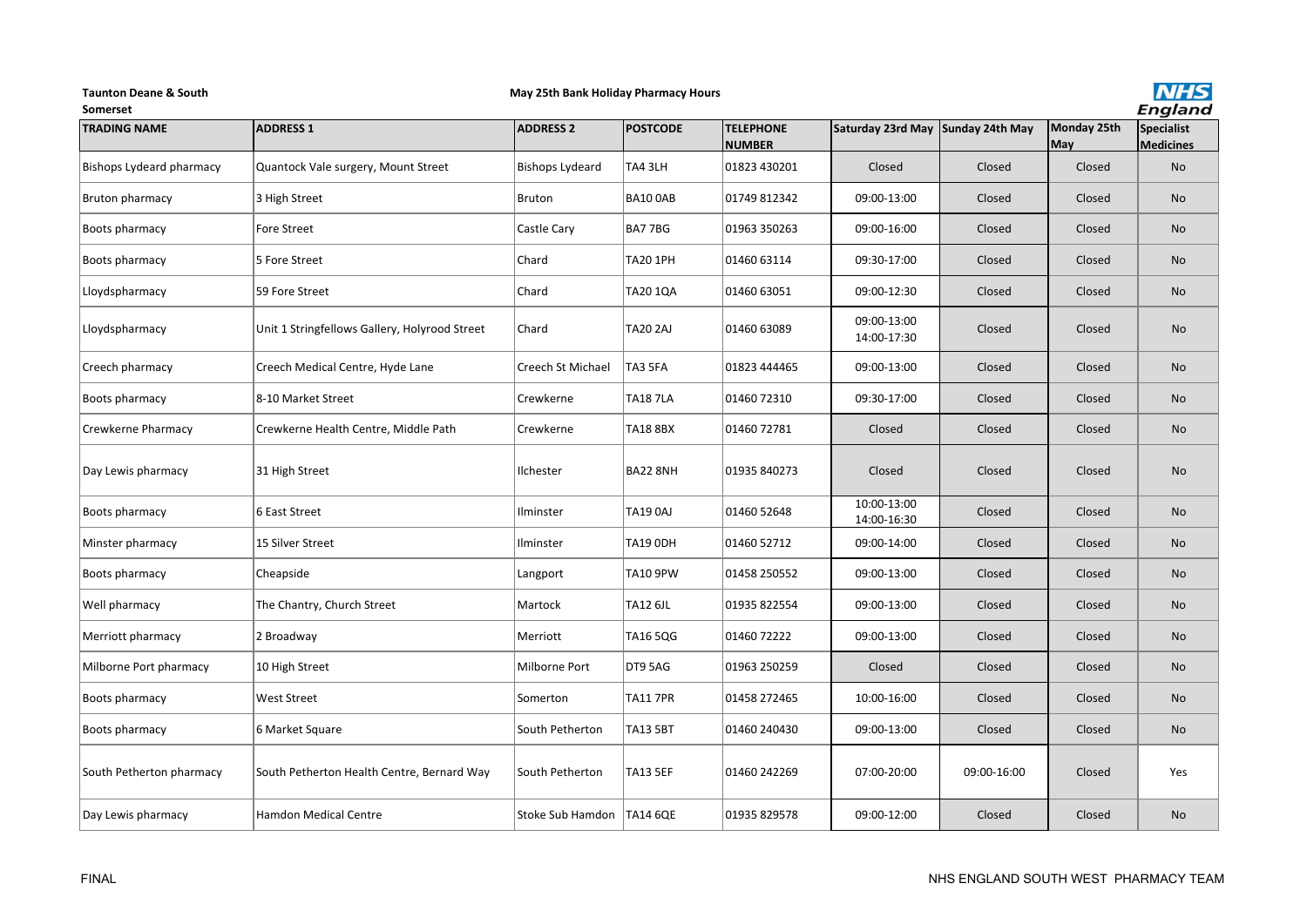#### **Taunton Deane & South**

# **May 25th Bank Holiday Pharmacy Hours**



| <b>Somerset</b>      |                                                              |                  |                 |                                   |                                   |             |                    | <b>England</b>          |
|----------------------|--------------------------------------------------------------|------------------|-----------------|-----------------------------------|-----------------------------------|-------------|--------------------|-------------------------|
| <b>TRADING NAME</b>  | <b>ADDRESS 1</b>                                             | <b>ADDRESS 2</b> | <b>POSTCODE</b> | <b>TELEPHONE</b><br><b>NUMBER</b> | Saturday 23rd May Sunday 24th May |             | Monday 25th<br>May | Specialist<br>Medicines |
| Asda pharmacy        | Creechberrow Road                                            | Taunton          | TA1 2AN         | 01823 252701                      | 09:00-22:00                       | 10:00-16:00 | 09:00-18:00        | Yes                     |
| Boots pharmacy       | St James Medical Centre, Coal Orchard                        | Taunton          | TA1 1JP         | 01823 251683                      | 08:00-12:00                       | Closed      | Closed             | <b>No</b>               |
| Boots pharmacy       | 1 French Weir Avenue                                         | Taunton          | TA1 1NW         | 01823 284009                      | 09:00-12:00                       | Closed      | Closed             | <b>No</b>               |
| Boots pharmacy       | Upper Holway Road                                            | Taunton          | <b>TA1 2QA</b>  | 01823 284529                      | 09:00-13:00                       | Closed      | Closed             | <b>No</b>               |
| Boots pharmacy       | 1 Coopers Mill, Norton Fitzwarren                            | Taunton          | TA2 6NX         | 01823 354861                      | 10:00-12:00                       | Closed      | Closed             | <b>No</b>               |
| Boots pharmacy       | 64-65 High Street                                            | Taunton          | TA13PT          | 01823 276061                      | 09:00-17:00                       | Closed      | 10:30-16:30        | <b>No</b>               |
| Boots pharmacy       | Crown Medical Centre, Crown Industrial Estate                | Taunton          | <b>TA2 8QY</b>  | 01823 337888                      | 09:00-12:00                       | Closed      | Closed             | No                      |
| Jhoots pharmacy      | Blackbrook Medical Centre, Lisieux Way                       | Taunton          | TA1 2LB         | 01823 324280                      | Closed                            | Closed      | Closed             | No                      |
| Lloydspharmacy       | Sainsbury's, Hankridge Farm                                  | Taunton          | TA1 2LR         | 01823 442883                      | 07:30-13:00<br>14:00-19:00        | 10:00-16:00 | 09:00-17:00        | <b>No</b>               |
| Morrisons pharmacy   | Dellers Wharf, Priory Bridge Road                            | Taunton          | <b>TA1 1DX</b>  | 01823 351914                      | 08:00-13:00<br>14:00-18:00        | 10:00-16:00 | 10:00-16:00        | <b>No</b>               |
| Staplegrove pharmacy | Units 1 & 2 Livingstone Way, Off Bindon Road,<br>Staplegrove | Taunton          | TA2 6BD         | 01823 274049                      | 09:00-13:00                       | Closed      | Closed             | <b>No</b>               |
| Superdrug pharmacy   | 1-10 Paul Street                                             | Taunton          | TA1 3PF         | 01823 322894                      | 09:00-14:00<br>14:30-17:30        | Closed      | Closed             | <b>No</b>               |
| Well pharmacy        | 5 Priorswood Place, Eastwick Road                            | Taunton          | TA2 7JW         | 01823 331564                      | 09:00-13:00                       | Closed      | 17:30-20:30        | <b>No</b>               |
| Well pharmacy        | 2 The Comeytrowe Centre, Pitts Close,<br>Galmington          | Taunton          | TA1 4TN         | 01823 256056                      | 09:00-13:00                       | Closed      | Closed             | <b>No</b>               |
| Boots pharmacy       | 6 High Street                                                | Wellington       | <b>TA21 8RA</b> | 01823 662170                      | 10:00-13:00<br>14:00-16:30        | Closed      | 10:00-16:00        | <b>No</b>               |
| Boots pharmacy       | Wellington Medical Centre, Mantle Street                     | Wellington       | <b>TA21 8BD</b> | 01823 665366                      | 09:00-12:00                       | Closed      | Closed             | <b>No</b>               |
| Lloydspharmacy       | Luson surgery, Fore Street                                   | Wellington       | <b>TA21 8AG</b> | 01823 662446                      | Closed                            | Closed      | Closed             | <b>No</b>               |
| Superdrug pharmacy   | 5 Fore Street                                                | Wellington       | <b>TA21 8AA</b> | 01823 662113                      | 09:00-12:30<br>13:00-17:30        | Closed      | Closed             | <b>No</b>               |
| Boots pharmacy       | 29-31 High Street                                            | Wincanton        | BA9 9JU         | 01963 32205                       | 10:00-17:00                       | Closed      | Closed             | <b>No</b>               |
| Boots pharmacy       | Wincanton Health Centre, Dykes Way                           | Wincanton        | <b>BA9 9FQ</b>  | 01963 33235                       | Closed                            | Closed      | Closed             | <b>No</b>               |
| Day Lewis pharmacy   | 1 The Square                                                 | Wiveliscombe     | TA4 2JT         | 01984 623284                      | 09:00-13:00                       | Closed      | Closed             | <b>No</b>               |